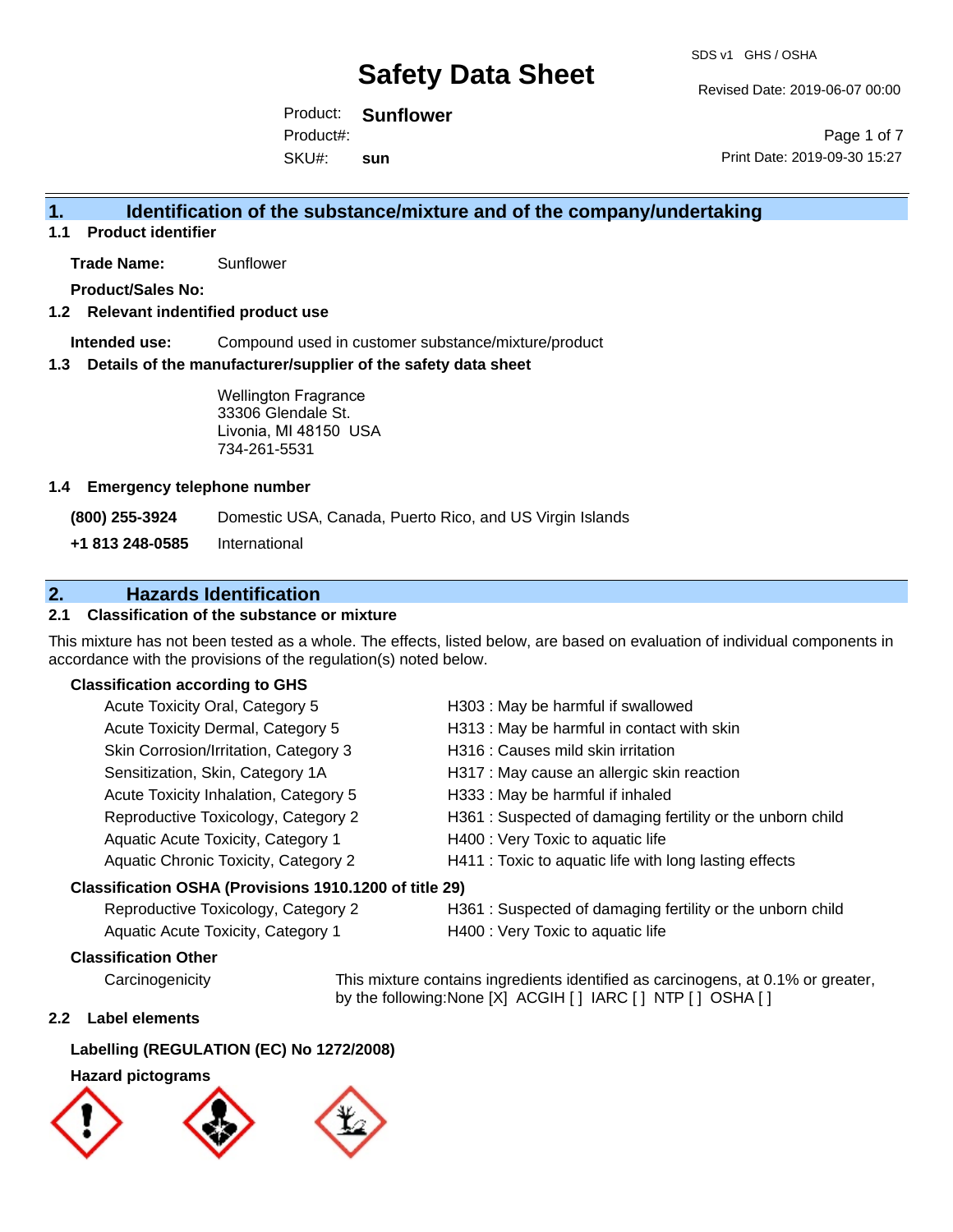Revised Date: 2019-06-07 00:00

Product: **Sunflower**  SKU#: Product#: **sun**

Page 2 of 7 Print Date: 2019-09-30 15:27

| <b>Signal Word: Warning</b>     |                                                                          |
|---------------------------------|--------------------------------------------------------------------------|
| <b>Hazard statments</b>         |                                                                          |
| H303                            | May be harmful if swallowed                                              |
| H313                            | May be harmful in contact with skin                                      |
| H316                            | Causes mild skin irritation                                              |
| H317                            | May cause an allergic skin reaction                                      |
| H333                            | May be harmful if inhaled                                                |
| H361                            | Suspected of damaging fertility or the unborn child                      |
| H400                            | Very Toxic to aquatic life                                               |
| H411                            | Toxic to aquatic life with long lasting effects                          |
| <b>Precautionary Statements</b> |                                                                          |
| <b>Prevention:</b>              |                                                                          |
| P <sub>201</sub>                | Obtain special instructions before use                                   |
| P <sub>202</sub>                | Do not handle until all safety precautions have been read and understood |
| P272                            | Contaminated work clothing should not be allowed out of the workplace    |
| P273                            | Avoid release to the environment                                         |
| P <sub>281</sub>                | Use personal protective equipment as required                            |
| <b>Response:</b>                |                                                                          |
| $P302 + P352$                   | IF ON SKIN: Wash with soap and water                                     |
| $P304 + P312$                   | IF INHALED: Call a POISON CENTER or doctor/physician if you feel unwell  |
| $P308 + P313$                   | IF exposed or concerned: Get medical advice/attention                    |
| P312                            | Call a POISON CENTER or doctor/physician if you feel unwell              |
| $P333 + P313$                   | If skin irritation or a rash occurs: Get medical advice/attention        |
| P363                            | Wash contaminated clothing before reuse                                  |
| P391                            | <b>Collect Spillage</b>                                                  |
| <b>Other Hazards</b><br>2.3     |                                                                          |

#### **no data available**

## **3. Composition/Information on Ingredients**

#### **3.1 Mixtures**

This product is a complex mixture of ingredients, which contains among others the following substance(s), presenting a health or environmental hazard within the meaning of the UN Globally Harmonized System of Classification and Labeling of Chemicals (GHS):

| CAS#<br>Ingredient     | EC#                                         | Conc.<br>Range | <b>GHS Classification</b>           |
|------------------------|---------------------------------------------|----------------|-------------------------------------|
| 120-51-4               | 204-402-9                                   | $40 - 50%$     | H302; H313; H400; H411              |
| <b>Benzyl Benzoate</b> |                                             |                |                                     |
| $80 - 54 - 6$          | 201-289-8                                   | $2 - 5%$       | H227; H302; H315; H317; H361; H401; |
|                        | <b>Butylphenyl Methylpropional</b>          |                | H412                                |
| 1205-17-0              | 214-881-6                                   | $2 - 5 \%$     | H303; H317; H361; H401; H411        |
|                        | a-Methyl-1,3-benzodioxole-5-propionaldehyde |                |                                     |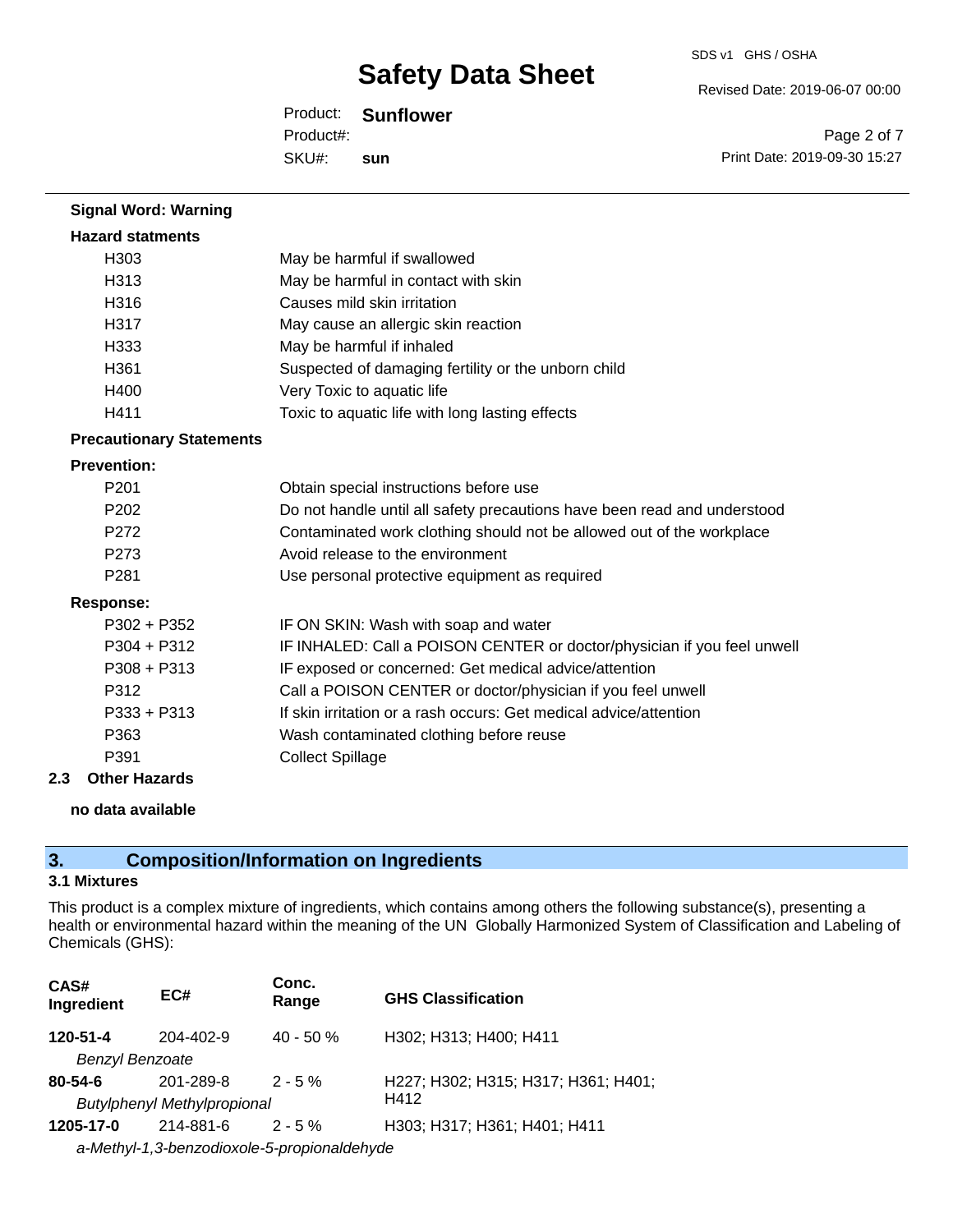SDS v1 GHS / OSHA

Revised Date: 2019-06-07 00:00

Print Date: 2019-09-30 15:27

Page 3 of 7

Product: **Sunflower** 

Product#:

SKU#: **sun**

| CAS#<br>EC#<br>Ingredient                                | Conc.<br>Range | <b>GHS Classification</b>    |  |  |
|----------------------------------------------------------|----------------|------------------------------|--|--|
| 118-58-1<br>204-262-9                                    | $2 - 5%$       | H303; H317; H320; H401; H412 |  |  |
| <b>Benzyl Salicylate</b>                                 |                |                              |  |  |
| 18479-58-8<br>242-362-4                                  | $2 - 5%$       | H227; H303; H315; H319; H402 |  |  |
| 2,6-dimethyloct-7-en-2-ol                                |                |                              |  |  |
| 200-456-2<br>$60 - 12 - 8$                               | $2 - 5 \%$     | H302; H313; H316; H319       |  |  |
| phenethyl alcohol                                        |                |                              |  |  |
| 31906-04-4<br>250-863-4                                  | $1 - 2\%$      | H317; H402                   |  |  |
| Hydroxyisohexyl 3-cyclohexene carboxaldehyde             |                |                              |  |  |
| 65405-77-8<br>265-745-8                                  | $1 - 2 \%$     | H400                         |  |  |
| cis-3-Hexenyl salicylate                                 |                |                              |  |  |
| 204-116-4<br>115-95-7                                    | $1 - 2%$       | H227; H315; H317; H320; H402 |  |  |
| <b>Linalyl Acetate</b>                                   |                |                              |  |  |
| 101-86-0<br>202-983-3                                    | $1 - 2 \%$     | H303; H316; H317; H400; H411 |  |  |
| Hexyl cinnamaldehyde                                     |                |                              |  |  |
| See Section 16 for full text of GHS classification codes |                |                              |  |  |

See Section 16 for full text of GHS classification codes which where not shown in section 2

Total Hydrocarbon Content  $(\% w/w) = 0.02$ 

| <b>First Aid Measures</b><br>4.                                                   |                                                                                                               |  |  |
|-----------------------------------------------------------------------------------|---------------------------------------------------------------------------------------------------------------|--|--|
| <b>Description of first aid measures</b><br>4.1                                   |                                                                                                               |  |  |
| Inhalation:                                                                       | Remove from exposure site to fresh air and keep at rest.<br>Obtain medical advice.                            |  |  |
| Eye Exposure:                                                                     | Flush immediately with water for at least 15 minutes.<br>Contact physician if symptoms persist.               |  |  |
| <b>Skin Exposure:</b>                                                             | Remove contaminated clothes. Wash thoroughly with water (and soap).<br>Contact physician if symptoms persist. |  |  |
| Ingestion:                                                                        | Rinse mouth with water and obtain medical advice.                                                             |  |  |
| Most important symptoms and effects, both acute and delayed<br>4.2                |                                                                                                               |  |  |
| Symptoms:                                                                         | no data available                                                                                             |  |  |
| <b>Risks:</b>                                                                     | Refer to Section 2.2 "Hazard Statements"                                                                      |  |  |
| Indication of any immediate medical attention and special treatment needed<br>4.3 |                                                                                                               |  |  |
| Treatment:                                                                        | Refer to Section 2.2 "Response"                                                                               |  |  |
| 5.<br><b>Fire-Fighting measures</b>                                               |                                                                                                               |  |  |
| <b>Extinguishing media</b><br>5.1                                                 |                                                                                                               |  |  |
| Suitable:                                                                         | Carbon dioxide (CO2), Dry chemical, Foam                                                                      |  |  |
| Unsuitable                                                                        | Do not use a direct water jet on burning material                                                             |  |  |
| Special hazards arising from the substance or mixture<br>5.2                      |                                                                                                               |  |  |
| <b>During fire fighting:</b>                                                      | Water may be ineffective                                                                                      |  |  |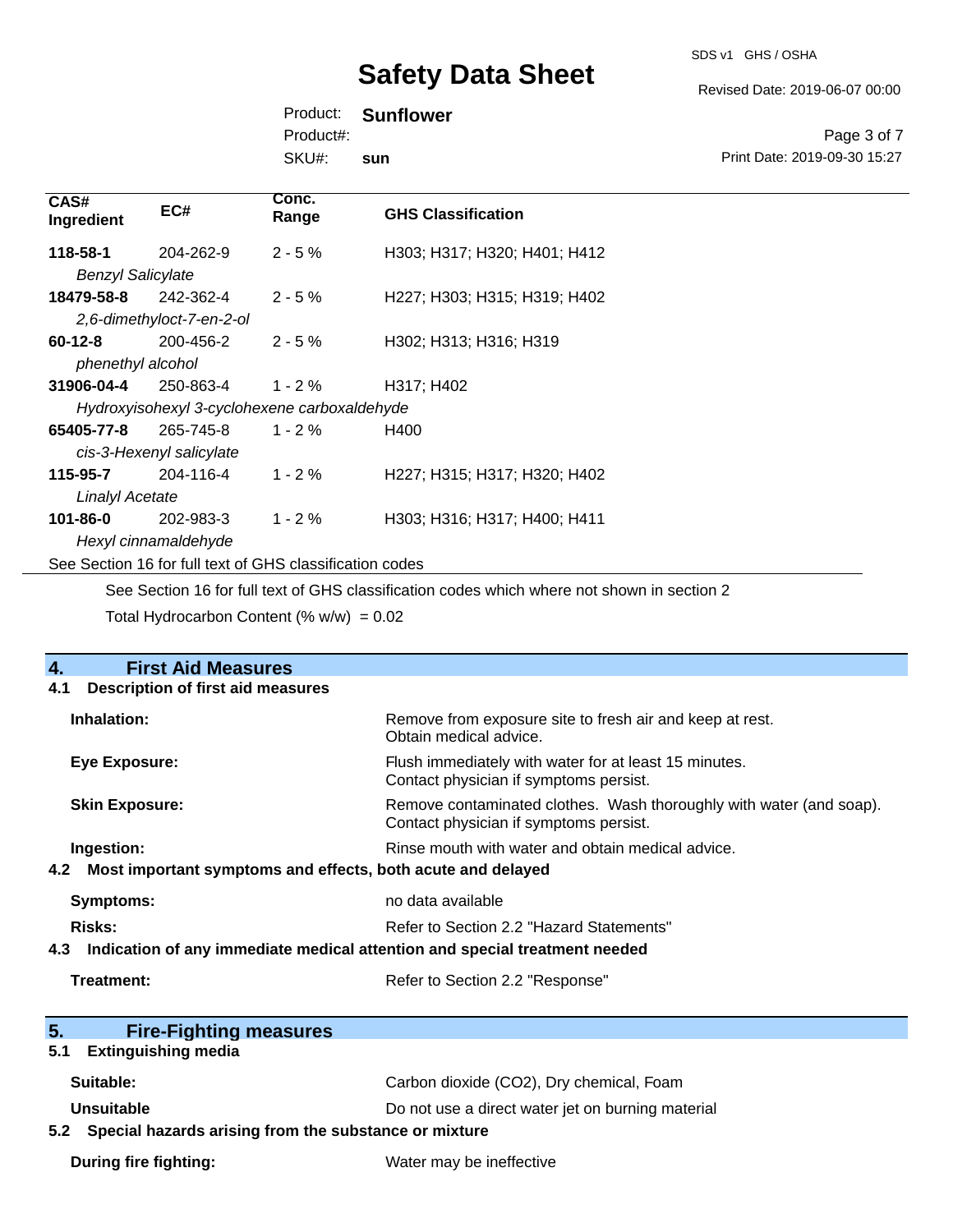Revised Date: 2019-06-07 00:00

Product: **Sunflower**  SKU#: Product#: **sun**

Page 4 of 7 Print Date: 2019-09-30 15:27

#### **5.3 Advice for firefighters**

**Further information:** Standard procedure for chemical fires

#### **6. Accidental Release Measures**

#### **6.1 Personal precautions, protective equipment and emergency procedures**

Avoid inhalation and contact with skin and eyes. A self-contained breathing apparatus is recommended in case of a major spill.

#### **6.2 Environmental precautions**

Keep away from drains, soil, and surface and groundwater.

#### **6.3 Methods and materials for containment and cleaning up**

Clean up spillage promptly. Remove ignition sources. Provide adequate ventilation. Avoid excessive inhalation of vapors. Gross spillages should be contained by use of sand or inert powder and disposed of according to the local regulations.

#### **6.4 Reference to other sections**

Not Applicable

#### **7. Handling and Storage**

#### **7.1 Precautions for safe handling**

Apply according to good manufacturing and industrial hygiene practices with proper ventilation. Do not drink, eat or smoke while handling. Respect good personal hygiene.

#### **7.2 Conditions for safe storage, including any incompatibilities**

Store in a cool, dry and ventilated area away from heat sources and protected from light in tightly closed original container. Avoid uncoated metal container. Keep air contact to a minimum.

#### **7.3 Specific end uses**

No information available

#### **8. Exposure Controls/Personal Protection**

#### **8.1 Control parameters**

| <b>Exposure Limits:</b> |  | Contains no substances with occupational exposure limit values. |
|-------------------------|--|-----------------------------------------------------------------|
|-------------------------|--|-----------------------------------------------------------------|

**Engineering Controls:** Use local exhaust as needed.

#### **8.2 Exposure controls - Personal protective equipment**

| Eye protection:                | Tightly sealed goggles, face shield, or safety glasses with brow guards and side shields, etc.<br>as may be appropriate for the exposure |
|--------------------------------|------------------------------------------------------------------------------------------------------------------------------------------|
| <b>Respiratory protection:</b> | Avoid excessive inhalation of concentrated vapors. Apply local ventilation where appropriate.                                            |
| <b>Skin protection:</b>        | Avoid Skin contact. Use chemically resistant gloves as needed.                                                                           |

#### **9. Physical and Chemical Properties**

### **9.1 Information on basic physical and chemical properties**

**Appearance:** Liquid **Odor:** Conforms to Standard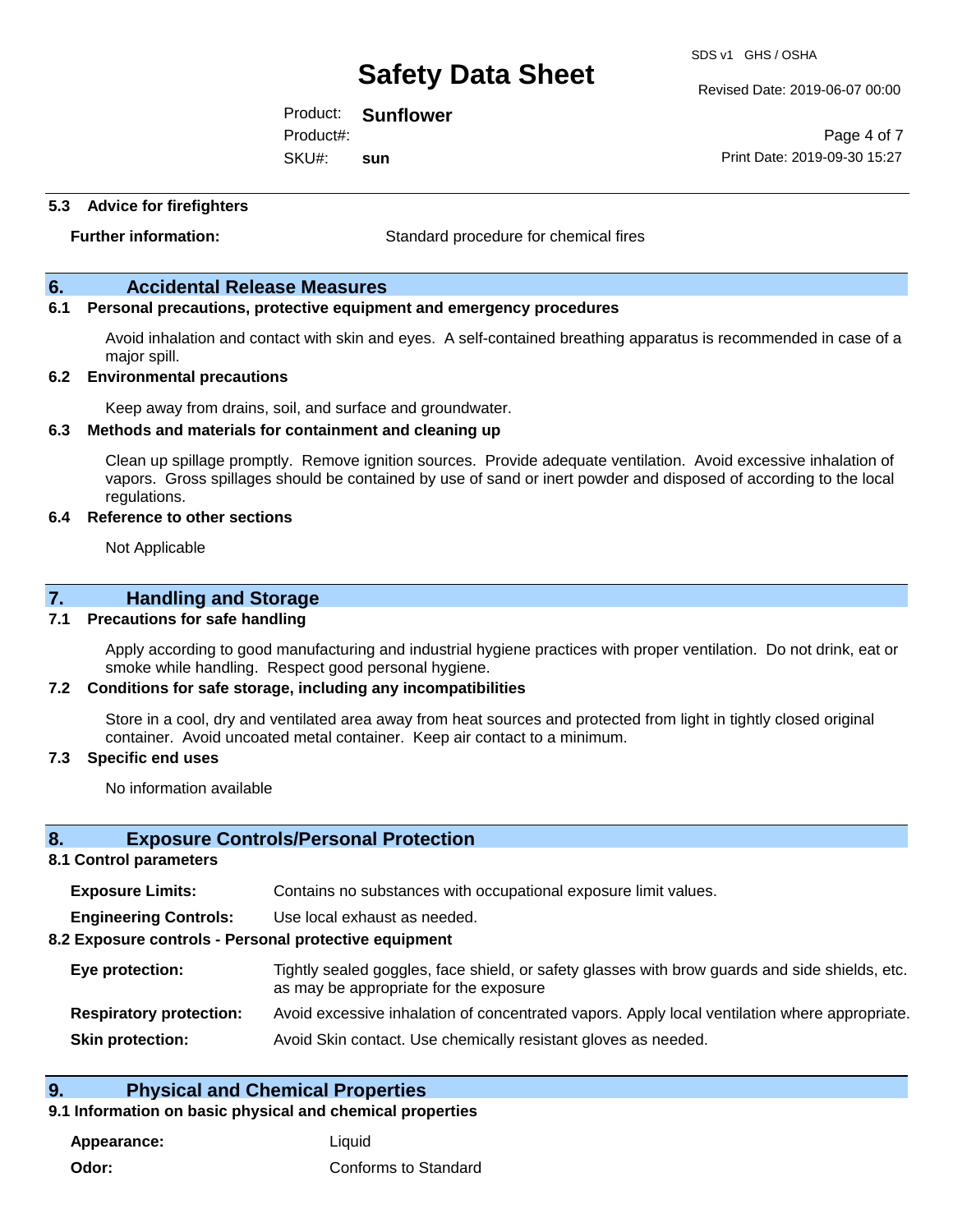Revised Date: 2019-06-07 00:00

Product: **Sunflower**  SKU#: Product#: **sun**

Page 5 of 7 Print Date: 2019-09-30 15:27

| Color:                       | Nearly Colorless G0 to Pale Yellow (G2) |
|------------------------------|-----------------------------------------|
| <b>Viscosity:</b>            | Liquid                                  |
| <b>Freezing Point:</b>       | Not determined                          |
| <b>Boiling Point:</b>        | Not determined                          |
| <b>Melting Point:</b>        | Not determined                          |
| <b>Flashpoint (CCCFP):</b>   | >200 F (93.33 C)                        |
| <b>Auto flammability:</b>    | Not determined                          |
| <b>Explosive Properties:</b> | None Expected                           |
| <b>Oxidizing properties:</b> | None Expected                           |
| Vapor Pressure (mmHg@20 C):  | 0.0151                                  |
| %VOC:                        | 0.02                                    |
| Specific Gravity @ 25 C:     | 1.0270                                  |
| Density @ 25 C:              | 1.0240                                  |
| Refractive Index @ 20 C:     | 1.5160                                  |
| Soluble in:                  | Oil                                     |

### **10. Stability and Reactivity**

| 10.1 Reactivity                         | None                                               |
|-----------------------------------------|----------------------------------------------------|
| <b>10.2 Chemical stability</b>          | Stable                                             |
| 10.3 Possibility of hazardous reactions | None known                                         |
| 10.4 Conditions to avoid                | None known                                         |
| 10.5 Incompatible materials             | Strong oxidizing agents, strong acids, and alkalis |
| 10.6 Hazardous decomposition products   | None known                                         |

### **11. Toxicological Information**

### **11.1 Toxicological Effects**

| Acute Toxicity Estimates (ATEs) based on the individual Ingredient Toxicity Data utilizing the "Additivity Formula" |                                                          |  |
|---------------------------------------------------------------------------------------------------------------------|----------------------------------------------------------|--|
| Acute toxicity - Oral - (Rat) mg/kg                                                                                 | (LD50: 2213.4788) May be harmful if swallowed            |  |
| Acute toxicity - Dermal - (Rabbit) mg/kg                                                                            | (LD50: 4476.7792) May be harmful in contact with skin    |  |
| Acute toxicity - Inhalation - (Rat) mg/L/4hr                                                                        | (LD50: 104.7013) May be harmful if inhaled               |  |
| <b>Skin corrosion / irritation</b>                                                                                  | May be harmful if inhaled                                |  |
| Serious eye damage / irritation                                                                                     | Not classified - the classification criteria are not met |  |
| <b>Respiratory sensitization</b>                                                                                    | Not classified - the classification criteria are not met |  |
| <b>Skin sensitization</b>                                                                                           | May cause an allergic skin reaction                      |  |
| <b>Germ cell mutagenicity</b>                                                                                       | Not classified - the classification criteria are not met |  |
| Carcinogenicity                                                                                                     | Not classified - the classification criteria are not met |  |
| <b>Reproductive toxicity</b>                                                                                        | Suspected of damaging fertility or the unborn child      |  |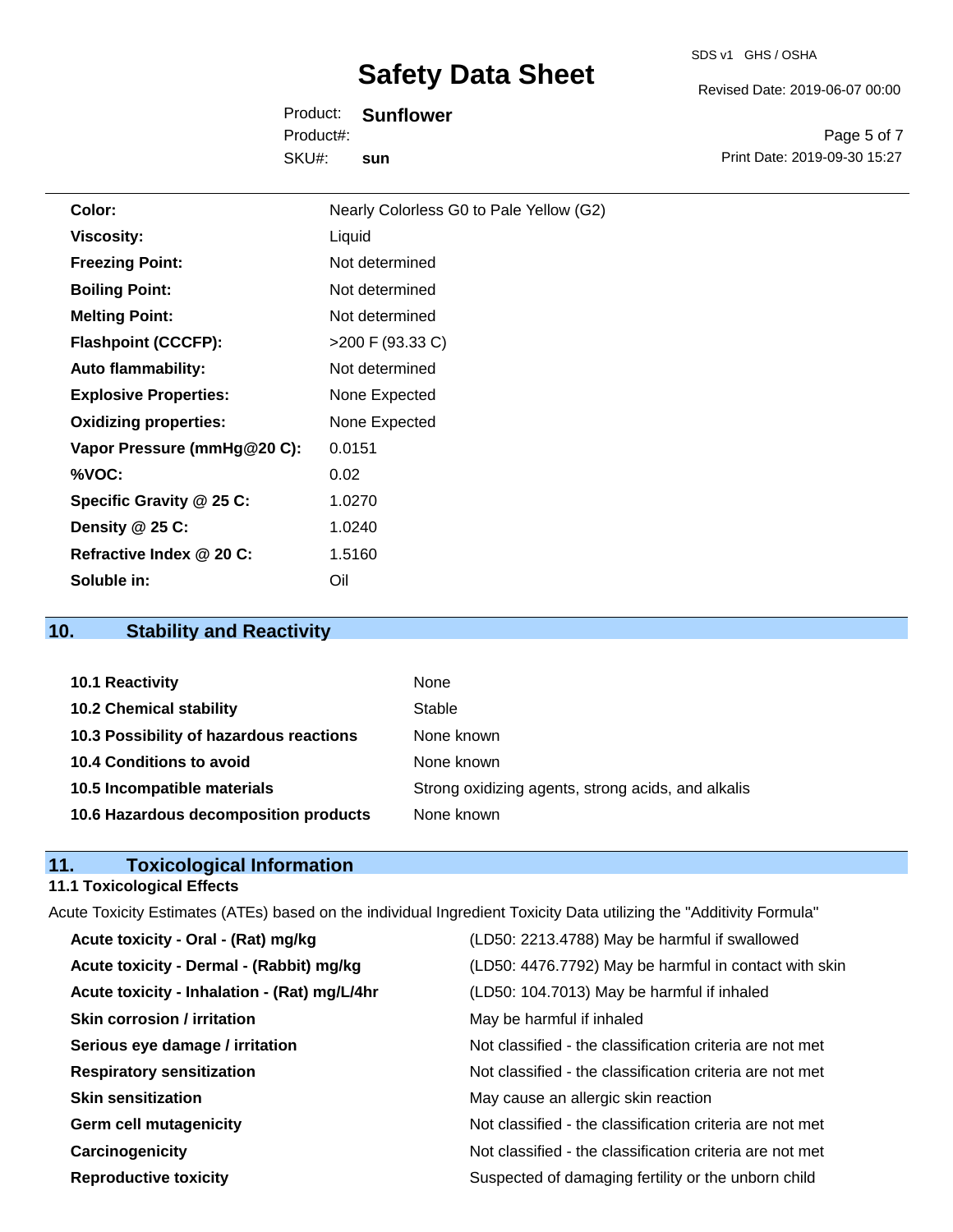SDS v1 GHS / OSHA

Revised Date: 2019-06-07 00:00

| Product:<br>Product#:                              | <b>Sunflower</b> | Page 6 of 7                                              |
|----------------------------------------------------|------------------|----------------------------------------------------------|
| SKU#:                                              | sun              | Print Date: 2019-09-30 15:27                             |
| Specific target organ toxicity - single exposure   |                  | Not classified - the classification criteria are not met |
| Specific target organ toxicity - repeated exposure |                  | Not classified - the classification criteria are not met |
| <b>Aspiration hazard</b>                           |                  | Not classified - the classification criteria are not met |

**12. Ecological Information** 

**12.1 Toxicity**

| <b>Acute acquatic toxicity</b>     | Very Toxic to aquatic life                      |
|------------------------------------|-------------------------------------------------|
| <b>Chronic acquatic toxicity</b>   | Toxic to aquatic life with long lasting effects |
| <b>Toxicity Data on soil</b>       | no data available                               |
| <b>Toxicity on other organisms</b> | no data available                               |
|                                    |                                                 |
| 12.2 Persistence and degradability | no data available                               |
| 12.3 Bioaccumulative potential     | no data available                               |
| 12.4 Mobility in soil              | no data available                               |
| 12.5 Other adverse effects         | no data available                               |

### **13. Disposal Conditions**

#### **13.1 Waste treatment methods**

Do not allow product to reach sewage systems. Dispose of in accordance with all local and national regulations. Send to a licensed waste management company.The product should not be allowed to enter drains, water courses or the soil. Do not contaminate ponds, waterways or ditches with chemical or used container.

### **14. Transport Information**

| <b>Marine Pollutant</b>                                       | Yes. Ingredient of greatest environmental impact:<br>120-51-4 : (40 - 50 %) : Benzyl Benzoate |              |                                     |                 |               |  |
|---------------------------------------------------------------|-----------------------------------------------------------------------------------------------|--------------|-------------------------------------|-----------------|---------------|--|
| <b>Regulator</b>                                              |                                                                                               | <b>Class</b> | <b>Pack Group</b>                   | <b>Sub Risk</b> | UN-nr.        |  |
| U.S. DOT (Non-Bulk)                                           |                                                                                               |              | Not Regulated - Not Dangerous Goods |                 |               |  |
| <b>Chemicals NOI</b>                                          |                                                                                               |              |                                     |                 |               |  |
| <b>ADR/RID (International Road/Rail)</b>                      |                                                                                               |              |                                     |                 |               |  |
| <b>Environmentally Hazardous</b><br>Substance, Liquid, n.o.s. |                                                                                               | 9            | Ш                                   |                 | <b>UN3082</b> |  |
| <b>IATA (Air Cargo)</b>                                       |                                                                                               |              |                                     |                 |               |  |
| <b>Environmentally Hazardous</b><br>Substance, Liquid, n.o.s. |                                                                                               | 9            | Ш                                   |                 | <b>UN3082</b> |  |
| IMDG (Sea)                                                    |                                                                                               |              |                                     |                 |               |  |
| <b>Environmentally Hazardous</b><br>Substance, Liquid, n.o.s. |                                                                                               | 9            | Ш                                   |                 | UN3082        |  |